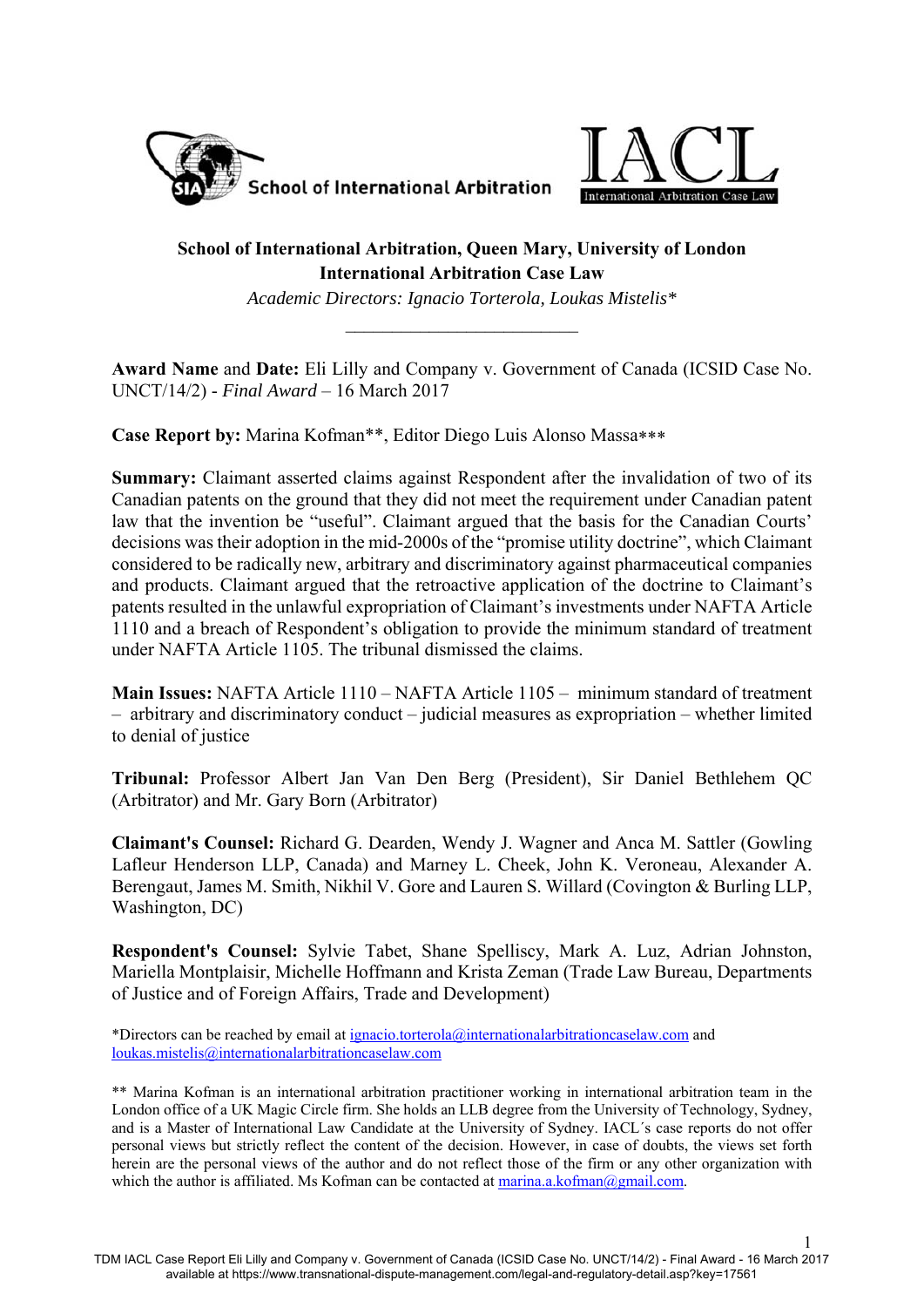Lawyer, University of Buenos Aires, admitted to practice law in the City of Buenos Aires; Sworn Translator, University of Buenos Aires, Argentina. LLM holder in International Relations – with a specialization in Private International Law – Institut de Hautes Études Internationales, University of Geneva, Switzerland. Mr. Alonso Massa can be contacted at: alonso.arbitrage@icloud.com

## **Digest:**

## **1. Relevant Facts**

The Claimant in the arbitration is Eli Lilly and Company ("**Claimant**" or "**Eli Lilly**"), a pharmaceutical company incorporated in the USA under the laws of Indiana. Claimant brought its claims on its own behalf and on behalf of its indirectly owned subsidiary, Eli Lilly Canada Inc. Respondent is the Government of Canada ("**Respondent**" or "**Canada**") (¶ 1). Claimant submitted its dispute to international arbitration pursuant to Chapter 11 of the North American Free Trade Agreement ("**NAFTA**") and the UNCITRAL Arbitration Rules 1976 ("**UNCITRAL Rules**") (¶ 4).

The Canadian patent system is rooted in the Canadian Patent Act ("**Patent Act**") (¶ 63). At the heart of the dispute was the "utility requirement" under the Patent Act, i.e. the requirement that the "invention" be "useful" (¶ 66). Under Canadian judicial authority, utility can either be demonstrated or "soundly predicted". The doctrine of sound prediction was adopted in a 1979 Supreme Court of Canada decision (¶ 67).

## *1.1 Zyprexa Patent (Olanzapine)*

In 1980, Lilly Industries Limited U.K. obtained a Canadian patent for olanzapine under Canadian Patent No. 1,075,687 (the "**687 patent**") (¶ 71). In 1991 Eli Lilly and Company U.K. filed another Canadian Patent Application in relation to olanzapine, as a selection from the genus of the 687 Patent (the "**Zyprexa Patent**" or "**113 Patent**") (¶ 73). The patent was issued on 14 July 1998 (¶ 78).

Lilly Canada filed a patent infringement suit against Canadian drug manufacturer Novopharm Limited ("**Novopharm**"). On 5 October 2009, the Federal Court dismissed the claim and in the same judgment invalidated the patent on the basis that it did not describe an invention over and above what was disclosed in the 687 patent. Lilly Canada appealed the decision and the appeal was allowed, but the decision was remanded to the Federal Court for re-determination on the issues of "utility" and "sufficiency of disclosure". In a judgment dated 10 November 2011 (the "**Zyprexa Decision**"), the Court found the Zyprexa Patent to be invalid for a lack of utility. Lilly Canada appealed the Zyprexa Decision and the Federal Court of Appeal dismissed the appeal on 10 September 2012. On 16 May 2013, the Supreme Court of Canada refused leave to appeal the decision. (¶¶ 80-84)

## *1.2 Strattera Patent (Atomoxetine)*

In 1979, Eli Lilly obtained a Canadian patent for a genus group of compounds including atomoxetine. In 1985, Claimant filed for a second patent relating only to atomoxetine (¶¶ 85- 86). On 4 January 1996, Claimant filed a "new use" patent application for atomoxetine (the "**Strattera Patent**" or "**735 Patent**") (¶ 88). The Strattera Patent was issued on 1 October 2002  $($  [91).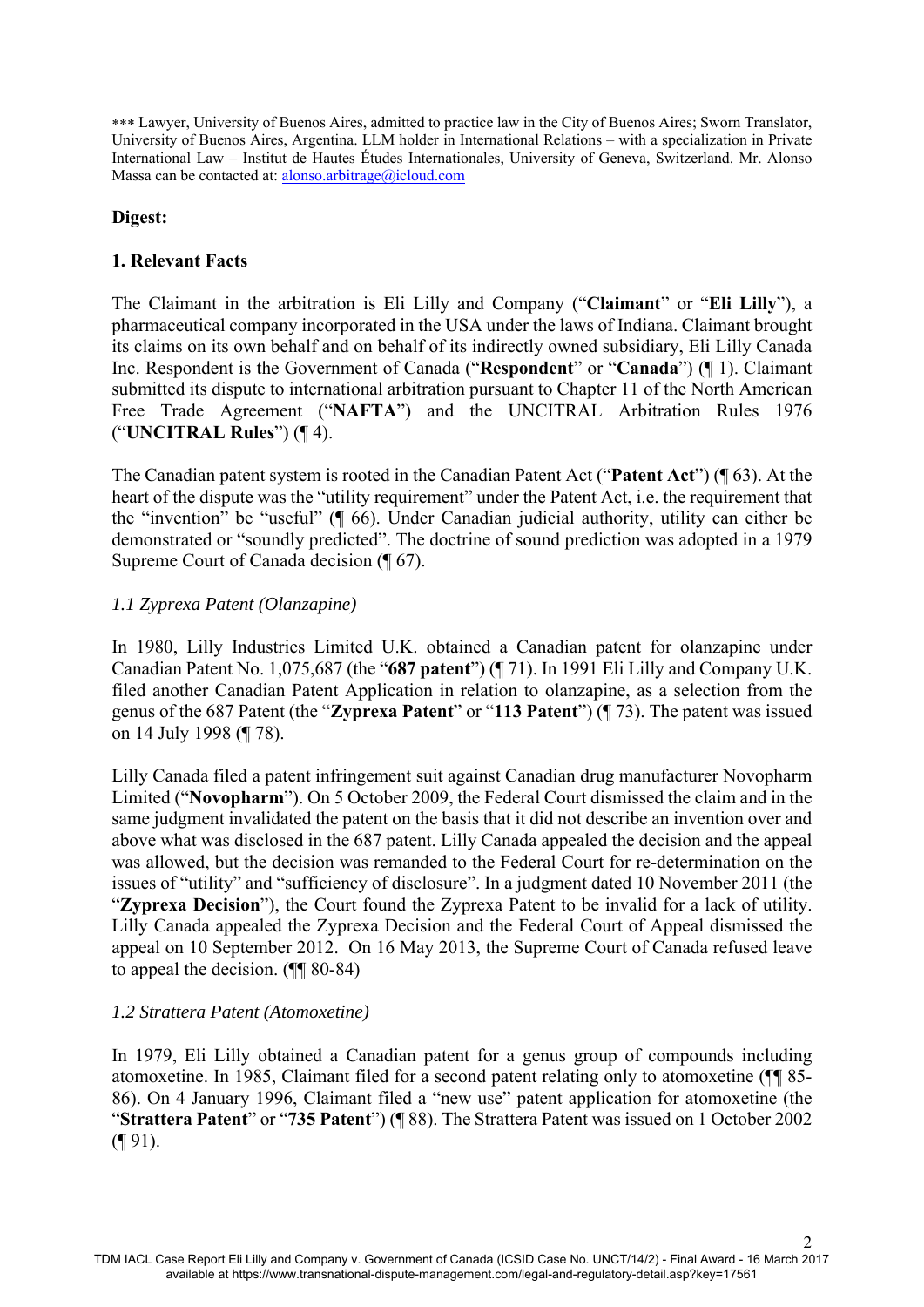Novopharm challenged the validity of the Strattera Patent in the Federal Court. On 14 September 2010, the Court issued a judgment finding the Strattera Patent to be invalid on the basis of inutility (the "**Strattera Decision**") (¶ 93). Claimant appealed the decision but on 5 July 2011, the Federal Court of Appeal dismissed the appeal. On 8 December 2011, Claimant was denied leave to appeal to the Supreme Court of Canada (¶ 94).

# **2. Procedural History**

On 7 November 2012, Claimant delivered a Notice of Intent to Submit a Claim to Arbitration to Respondent in respect of its patent for Strattera. On 13 June 2013, Claimant delivered a second Notice of Intent, which contained claims identical to those raised in the first Notice, but added the Zyprexa patent (9). On 12 September 2013, Claimant submitted its Notice of Arbitration (¶ 10). The Tribunal was deemed to have been constituted on 2 April 2014 (¶ 16). A Procedural hearing was held on 10 May 2014 (¶ 19). On 23 February 2016, the Tribunal issued Procedural Order 4, which granted leave to various applicants to file six *amicus*  submissions (¶ 46). On 18 March 2016, Mexico and the United States filed written submissions (¶ 47). A pre-hearing teleconference was held on 27 April 2016 (¶ 50). The hearing on jurisdiction and the merits was held in Washington D.C. from 30 May to 8 June 2016 (¶ 55).

# **3. Jurisdiction**

# *3.1 The parties' positions*

The Respondent raised an objection to the Tribunal's jurisdiction *rationae temporis*. According to Respondent, Claimant had recast its claim in the Reply in a way that brought it outside of the three-year limitation period set out in NAFTA Articles  $1116(2)$  and  $1117(2)$  (¶ 115). Respondent argued that in Claimant's Reply, it became clear that the measure Claimant was challenging was the promise utility doctrine itself, rather than the judiciary's invalidation of the Zyprexa and Strattera Patents (¶ 126).

Respondent argued that, on Claimant's own case, the promise utility doctrine crystalized when it was applied to Claimant's patent for raloxifene (the "**Raloxifene Patent**") in a Federal Court decision on 5 February 2008 (¶ 121). Further, Respondent alleged that Claimant suffered a loss as a result of the application of the promise utility doctrine when on 22 October 2009 the Supreme Court denied it leave to appeal that decision. According to Respondent, this was therefore the first moment at which the three-year limitation began to run, and because Claimant chose not to submit a claim within the prescribed period, it ran afoul of NAFTA articles 1116(2) and 1117(2) (¶¶ 123, 128-129).

In response, Claimant argued that the jurisdictional objection should be rejected as untimely so should not be considered, and in any event that it fails as a matter of law (¶ 114). Claimant submitted that under Article 21(3) of the UNCITRAL Rules, any objection to the Tribunal's jurisdiction must be raised no later than the Statement of defense (¶ 134). Claimant further rejected Respondent's submission that Claimant had "recast" its case in the Reply as untenable, because it had consistently argued that the measures at issue were the invalidations of the Zyprexa and Strattera Patents, and not the promise utility doctrine (¶ 137). Claimant argued that therefore its references to earlier Canadian court decisions were appropriate and served only as a factual predicate (¶ 143). In this context, Claimant had filed its Notice of Arbitration within three years of the dates of the relevant final judgments concerning the Zyprexa and Strattera Patents (¶ 140).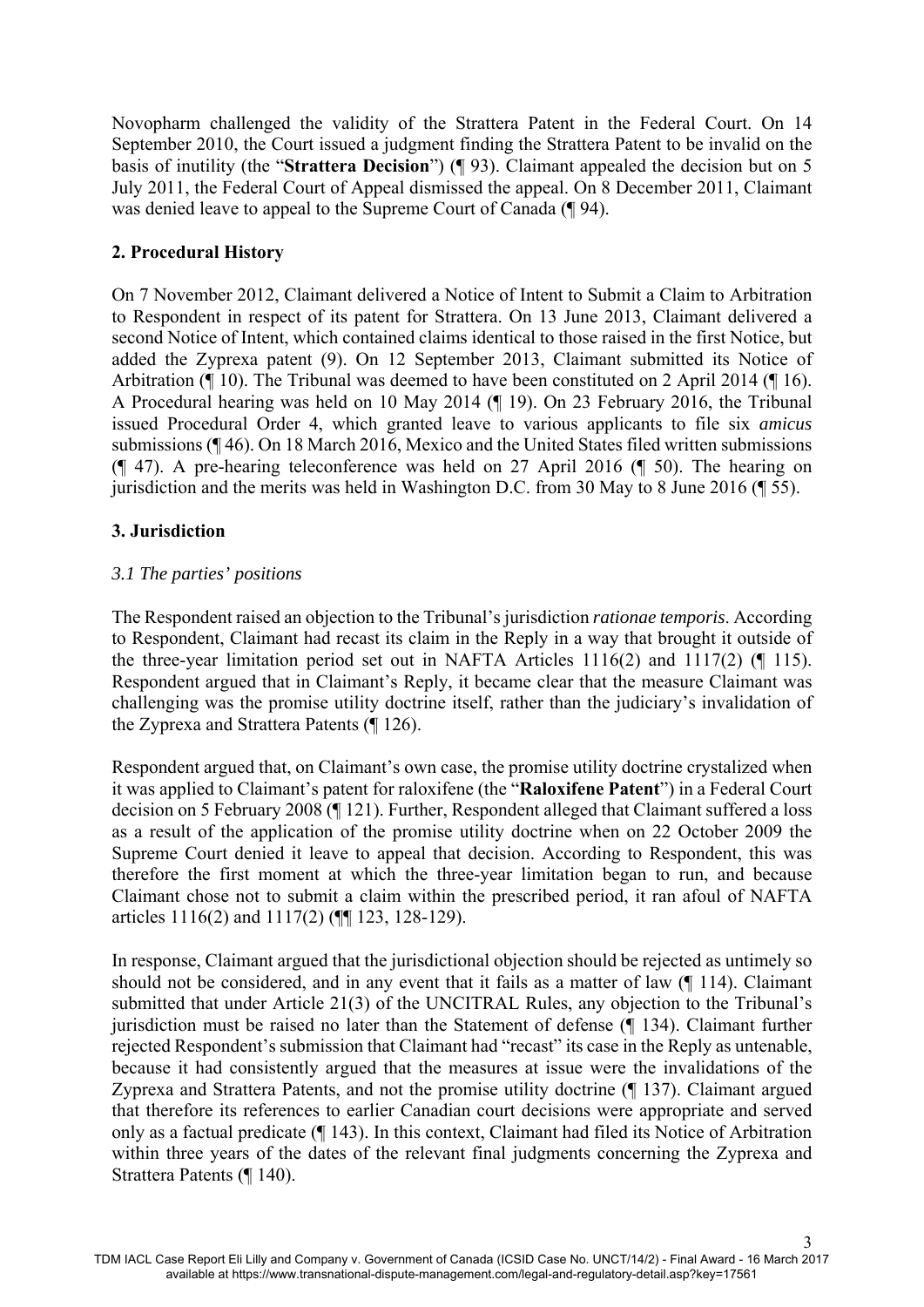### *3.2 The Tribunal's analysis*

The Tribunal decided that an overall reading of the Reply confirmed Claimant's challenge was aimed solely at the invalidation of the Zyprexa and Strattera Patents. It therefore rejected Respondent's re-characterisation of Claimant's claim (¶¶ 164-165).

The Tribunal also rejected Respondent's argument regarding the court decisions about the Raloxifene patent being the first moment in which the three-year limitation began to run. The Tribunal stated that (a) an investor cannot be obliged or deemed to know of a breach before it occurs and (b) any loss suffered by Claimant before the date of the alleged breach with respect to a different investment is irrelevant to the application of NAFTA Articles 1116(2) and 1117(2) to the investments in issue in the arbitration (¶ 167). The Articles also cannot be interpreted to require investors to bring claims for possible future breaches on the basis of potential (and therefore hypothetical) losses to their investments or the increased risk of such losses (¶ 169).

The Tribunal did not need to decide the issue about the timeliness of the jurisdictional objection due to its above conclusions (¶ 160).

## **4. Liability –**

### *4.1.1 The Parties' positions - Claimant*

Claimant rejected Respondent's position that under international law, the only possible theory of liability for judicial measures is a denial of justice (¶ 174). Claimant's position was that NAFTA Chapter 11 does not distinguish between executive, legislative or judicial actions (¶ 176). Claimant argued that when a state court violates a substantive rule of international law, it is a freestanding basis of liability, pointing to Professor Jan Paulsson's book and a statement of the Tribunal in *Azinian v. Mexico* in support (¶¶ 179-180).

In the context of NAFTA Article 1110 Claimant argued that tribunals have concluded that judicial measures qualify as indirect expropriation when they result in a substantial deprivation and violate a rule of international law, citing the tribunals in *Saipem v. Bangladesh*, *ATA v. Jordan, Rumeli Telkom v. Kazakhstan* and *Oil Field of Texas v. Iran* in support (¶¶ 181-182).

In the context of NAFTA Article 1105, Claimant argued that multiple arbitral awards have confirmed that denial of justice is not the only protection against judicial actions offered by the minimum standard of treatment, citing *Liman Caspian Oil v. Kazakhstan, White Industries v. India, Frontier Petroleum v. Czech Republic* and *Mondev v. United States* in support. Claimant distinguished *Waste Management v. Mexico*, *Azinian v. Mexico* and *Loewen v. United States* as denial of justice was the only relevant theory of liability before the tribunal in those cases (¶¶ 183-185).

#### *4.1.2 The Parties' positions - Respondent*

As its primary defense, Respondent asserted that Claimant had failed to state a claim under Articles 1116(1) and 1117(1) for a breach of Articles 1110 and 1105 because it admitted that there had been no denial of justice. According to Respondent, the only substantive obligation under NAFTA Chapter Eleven with respect to judicial measures is to ensure that the investments of an investor are not denied justice (¶ 186).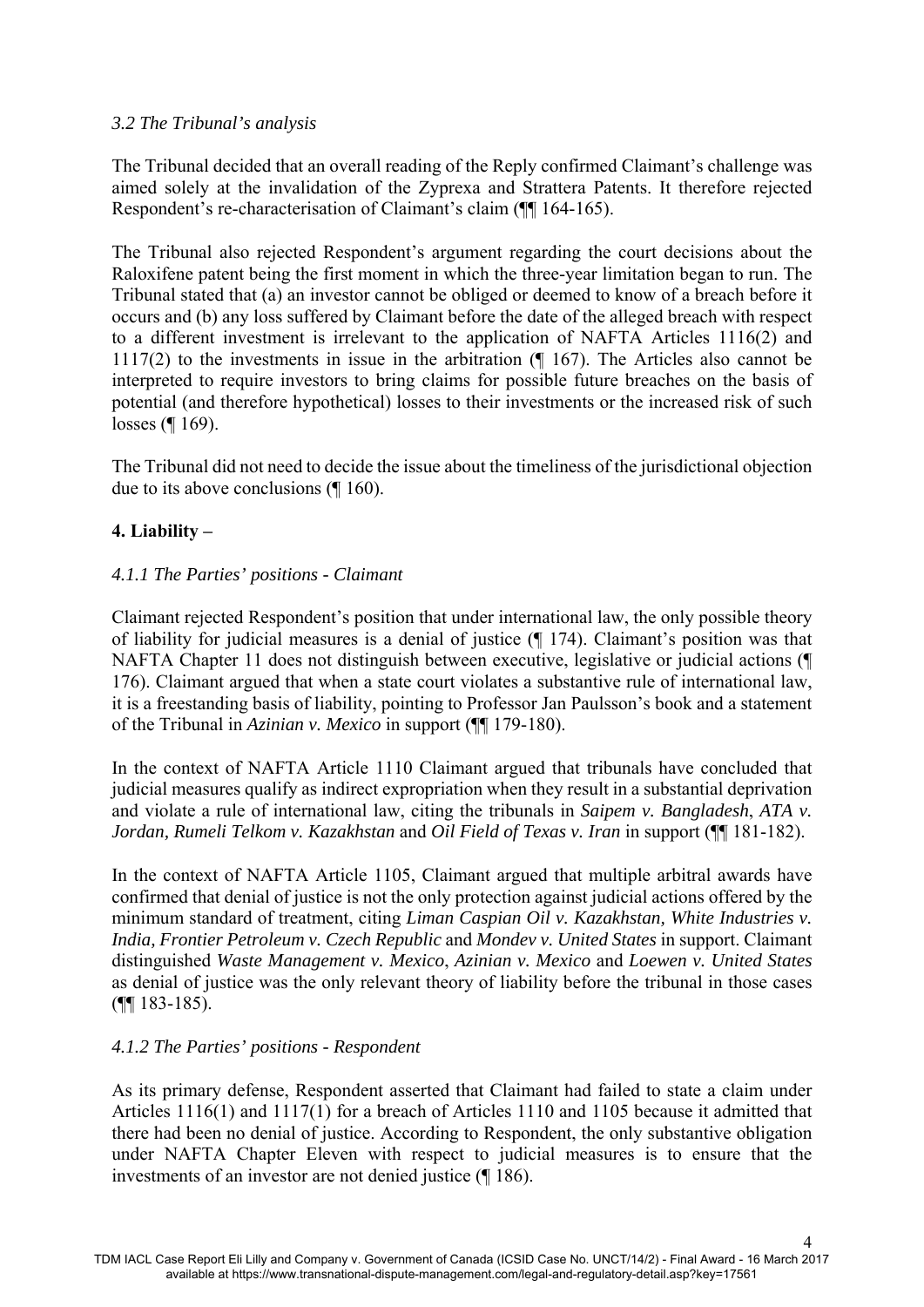In the context of NAFTA Article 1110 Respondent argued that a denial of justice is the only basis on which a domestic court judgment on the validity of a property right could constitute an expropriation (¶ 188). Respondent rejected Claimant's submission that domestic court judgments can be expropriatory if they violate a rule of international law, as this would transform NAFTA Tribunals into tribunals with plenary jurisdiction over all international treaties and supranational courts of appeal in domestic property law issues (¶ 190).

Respondent argued that Claimant's reliance on the arbitral jurisprudence and on passages of Professor Paulsson's book was misplaced. Respondent further argued that (i) Claimant could not point to any examples of a judicial expropriation in the absence of a denial of justice; (ii) instances where a judicial determination that a property right was invalid under domestic law was found to be an expropriation under international law; or (iii) evidence of State practice (¶¶ 191-196).

In relation to NAFTA Article 1105 Respondent pointed to the FTC Note which it said makes clear that the only source of obligations in Article 1105 is the customary international law minimum standard of treatment, and that denial of justice is the only customary international law rule applicable to State organs exercising an adjudicative function (¶ 196). Respondent pointed to a number of decisions in support including *waste Management, Inc. v. United Mexican States*, *Glamis Gold v. United States, Cargill v. Mexico, Mobil and Murphy v. Canada, and International Thunderbird v. Mexico* (¶ 197), while asserting that the cases Claimant relied on did not support its position (¶ 200).

### *4.2 The Tribunal's analysis*

Two questions to be addressed are whether there is a distinction to be drawn between a substantive denial of justice and the requirements of procedural due process and whether conduct that does not constitute a denial of justice may nonetheless be capable of qualifying as a violation of NAFTA Articles 1105 or 1110. The Tribunal did not need to decide these issues having regard to its conclusions on the utility requirement under Canadian patent law, but made some brief observations (¶¶ 218-219).

Firstly, as a matter of broad proposition, the Tribunal found it was possible to contemplate circumstances in which a judicial act or omission may engage questions of expropriation under NAFTA Article 1110 (¶ 221). As regards NAFTA Article 1105(1), the Tribunal accepted in principle the analysis and conclusions of the tribunal in *Glamis Gold* on the content of the customary international law standard of treatment ("…an act that is sufficiently egregious and shocking—a gross denial of justice, manifest arbitrariness, blatant unfairness, a complete lack of due process, evident discrimination, or a manifest lack of reasons—so as to fall below accepted international standards…") (¶ 222).

In the Tribunal's view, a claimed breach of the customary international law minimum standard of treatment requirement of NAFTA 1105(1) may be properly a basis for a claim under NAFTA Article 1105 notwithstanding that it is not cast in denial of justice terms. Having regard to the content of the customary international law minimum standard of treatment, the Tribunal was unwilling to shut the door to the possibility that judicial conduct characterized other than as a denial of justice may engage a respondent's obligations under NAFTA Article 1105, within the standard articulated in *Glamis*. The Tribunal considered this assessment was consistent with the tribunal in *Mondev*, with which it was content to agree (¶ 223). It will only be in "very exceptional circumstances, in which there is clear evidence of egregious and shocking conduct"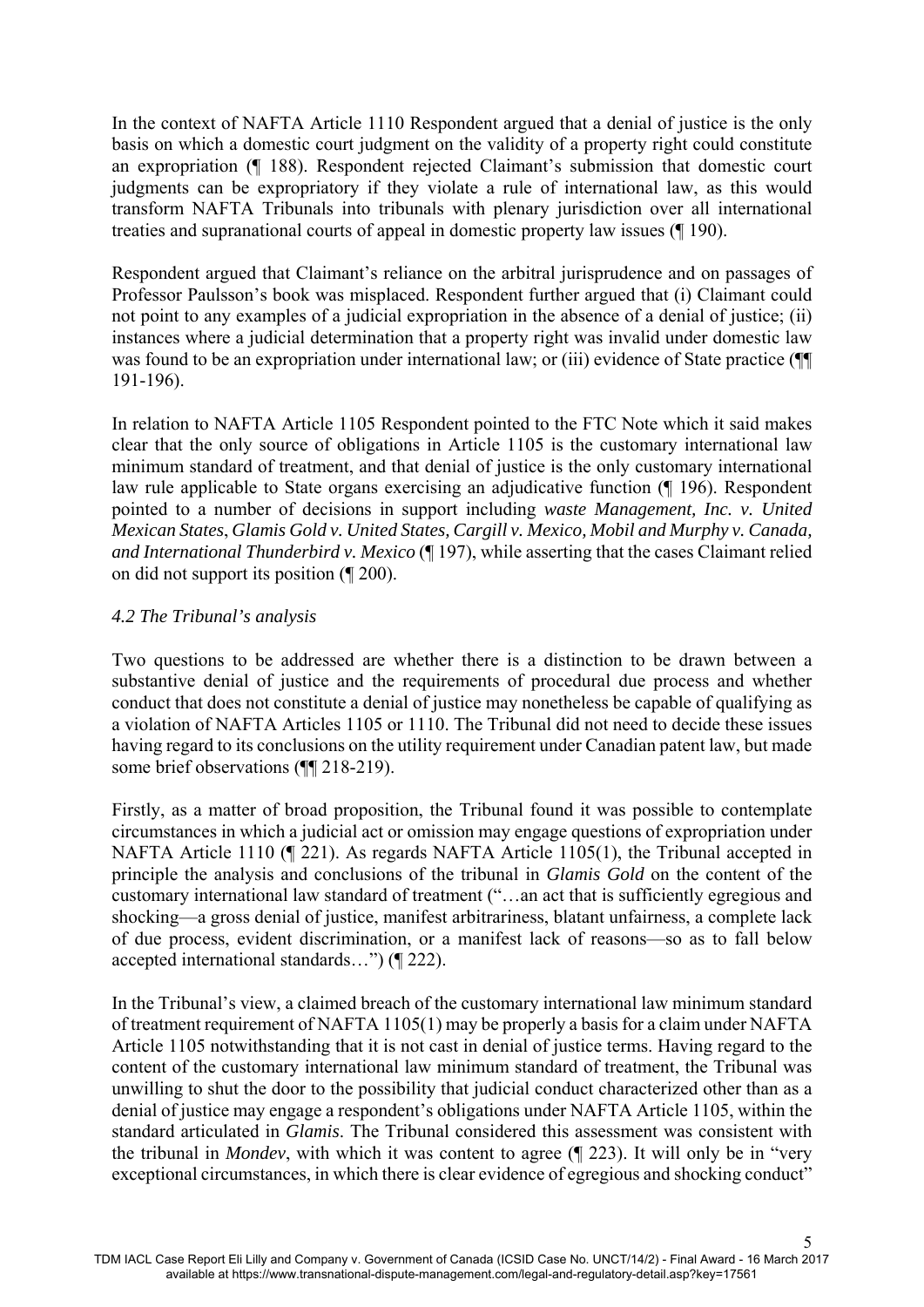that will be appropriate for a NAFTA Chapter Eleven tribunal to assess such conduct against the obligations of the respondent state under NAFTA Article 1105(1) (¶ 224).

### **5. The alleged dramatic change in the utility requirement under Canadian law**

### *5.1.1 The Parties' positions – Claimant*

Claimant argued that the promise utility doctrine was a radical departure from Canada's traditional utility standard and the utility standards applied by Canada's NAFTA partners (¶ 227). According to Claimant, in the mid-1990s when NAFTA entered into force and when the Zyprexa and Strattera patents were granted, the utility requirement enshrined in the Patent Act had a well-established meaning that was applied by the Federal Courts, the Patent Office, and inventors, which had a low threshold of utility (¶ 228). Claimant pointed to evidence that between 1980 to 2004 there were only 28 utility challenges in Canadian trial courts and not a single pharmaceutical patent was found to lack utility (¶ 229). Claimant also pointed to the Manual of Patent Office Practice ("**MOPOP**") in support of the low threshold for utility in pharmaceutical patents (¶¶ 230-233).

Claimant argued that in the mid-2000s, Canada's utility requirement underwent a dramatic transformation as the promise utility doctrine emerged (¶ 234). Claimant submitted that the interpretation that the Canadian courts have made since 2005 of the requirements of the "promise standard" resulted in identifying the patent's "promise" as being inherently arbitrary and unpredictable (¶ 236). It further argued that the promise utility standard imposes three elements that drastically depart from the traditional utility test (¶ 235). The new standard was reflected by amendments in 2009 and 2010 to the MOPOP (¶¶ 249-254). Claimant also submitted statistical evidence on the number of patents that were invalidated by Canadian courts for inutility in support of its position (¶¶ 255-257). Claimant alleged that the "dramatic change" was further evidenced by the recent divergence between the utility requirement in Canada and in the other NAFTA parties (¶¶ 258-260).

Claimant submitted that it had legitimate expectations that its Zyprexa and Strattera patents would not be invalidated on the basis of a radically new utility requirement. This expectation was grounded in (i) Canadian patent law, (ii) Respondent's grant of the patents and (iii) Respondent's international commitments under NAFTA and the Patent Cooperation Treaty (¶ 261). Claimant relied upon this expectation when making significant investment decisions (¶ 265). Claimant also drew a "distinction between measured change in the law or clarification of previously unsettled law, on the one hand, and the adoption of a completely new doctrine in a well-settled area, on the other". Claimant argued that it could not have reasonably expected that Canadian courts would create and then retroactively apply a new utility requirement (¶ 269).

## *5.1.2 The Parties' positions – Respondent*

Respondent rejected Claimant's allegation of a recent change in the Canadian law on utility. According to Respondent, the term "useful" is not defined in the Patent Act, and its meaning has therefore necessarily evolved through jurisprudence. Respondent argued that what Claimant presented as a unitary "promise utility doctrine" is in reality three distinct, longstanding patent law rules (¶ 270).

6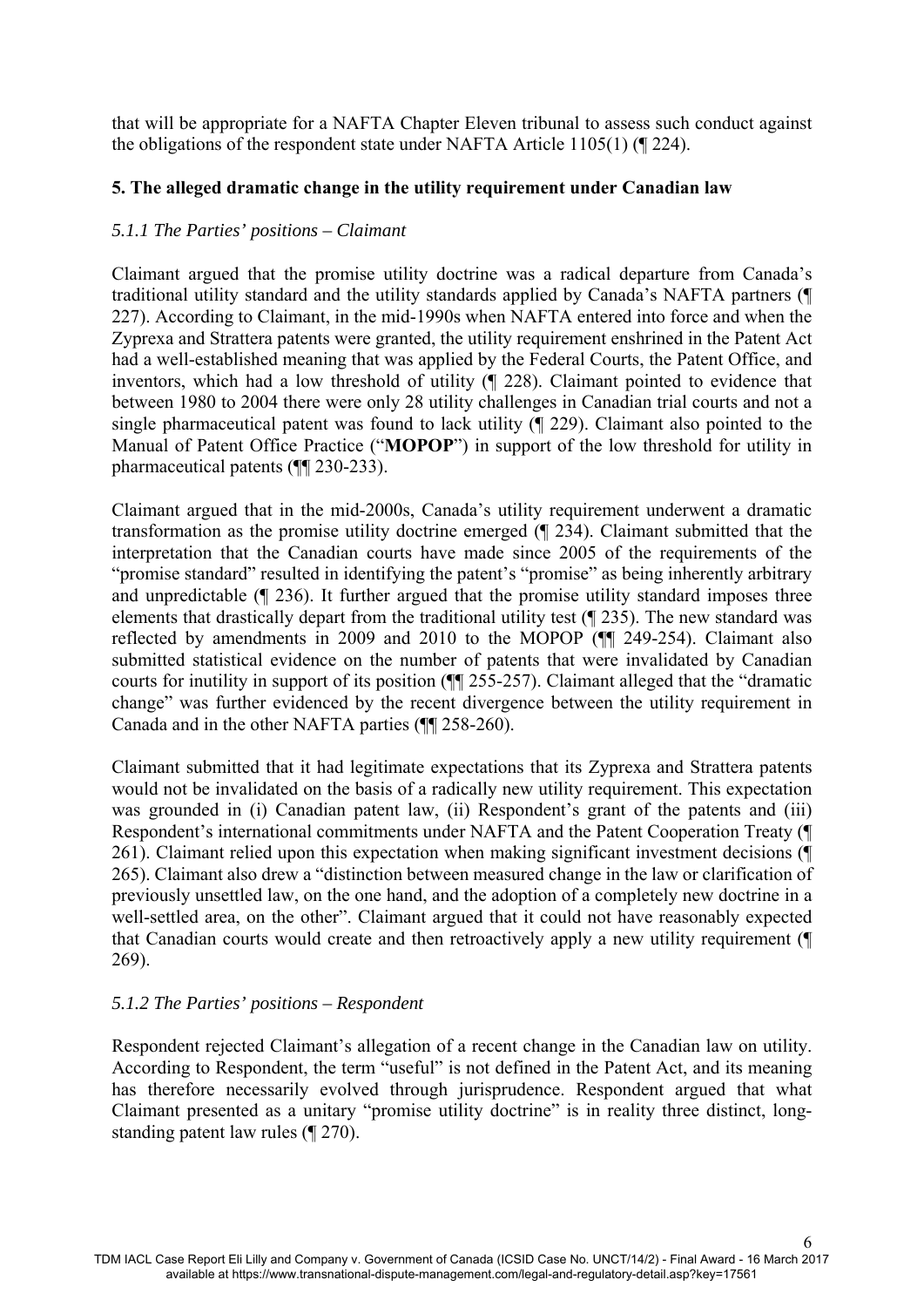Respondent argued that Claimant's allegation that the "dramatic change" it alleged occurred in 2005 in not holding patentees to promises of utility *per se*, but holding them to promises found in the disclosure portion of the patent, was incorrect (¶¶ 272-273). Respondent pointed to what it considered extensive historical evidence demonstrating the existence of the promise standard in Canadian law long before Claimant filed its patents or NAFTA entered into force (¶¶ 274- 278). Respondent similarly rejected Claimant's arguments on the alleged new legal requirements in respect of both post-filing evidence (¶¶ 279-284) and the disclosure for sound prediction requirement (¶¶ 285-290).

It was Respondent's position that the MOPOP is neither an authoritative statement of the law nor a comprehensive summary of Canadian patent law or Patent Office practice (¶ 291), and in any event Respondent rejected that MOPOP and Patent Office practice reflect the creation of the promise utility doctrine in the mid-2000s (¶ 292). Respondent also rejected Claimant's statistical evidence on a number of grounds (¶¶ 294-296) and argued that differences in patent law regimes across jurisdictions is irrelevant as international patent law is not harmonized by NAFTA or otherwise (¶ 297).

As to legitimate expectations, Respondent argued that a mere failure to fulfill an investor's expectation does not breach the minimum standard of treatment in NAFTA Article 1105(1), although it may be relevant to the analysis of whether a measure was sufficiently egregious to breach customary international law (¶ 300). In any event, Respondent argued that Claimant had failed to establish its legitimate expectations, and, among other reasons, could not point to a specific assurance or promise in relation to the Zyprexa and Strattera Patents. Respondent argued that Claimant cannot rely on the grant of the patents as a basis for its alleged legitimate expectations because patents issued by the Patent Office are only presumptively valid, subject to challenge and to final determination by the judiciary. Finally, in Respondent's view, any sophisticated investor expects development in the law ( $\P$ [ 301-306).

## *5.1.3 The Tribunal's analysis*

The fundamental question before the Tribunal was whether there was a "dramatic" change in the utility requirement in Canada (¶ 307). The Tribunal found that Claimant has not met its burden of proving this allegation (¶ 308).

The Tribunal analysed the case law in relation to each of the three elements of the doctrine asserted by Claimant, and concluded that on the evidence in the record the facts surrounding each of the elements did not demonstrate a dramatic transformation of the utility requirement in Canadian law (¶¶ 307-351).

On the question of the MOPOP, the Tribunal concluded that it is only relevant as a general guide to Canadian patent law and was cautious in drawing conclusions from any specific amendments (¶¶ 357). Further, the Tribunal found that the MOPOP itself does not indicate that the promise standard is derived from new jurisprudence (¶¶ 361-362) and nothing in the 1990 version of the MOPOP suggests post-filing evidence of utility would be admitted, rather the 1990 MOPOP had a requirement that "Utility must be disclosed" (¶¶ 364). On the whole, Claimant's evidence relating to MOPOP and Patent Office practice did not support its allegation of a dramatic change in the law (¶ 366).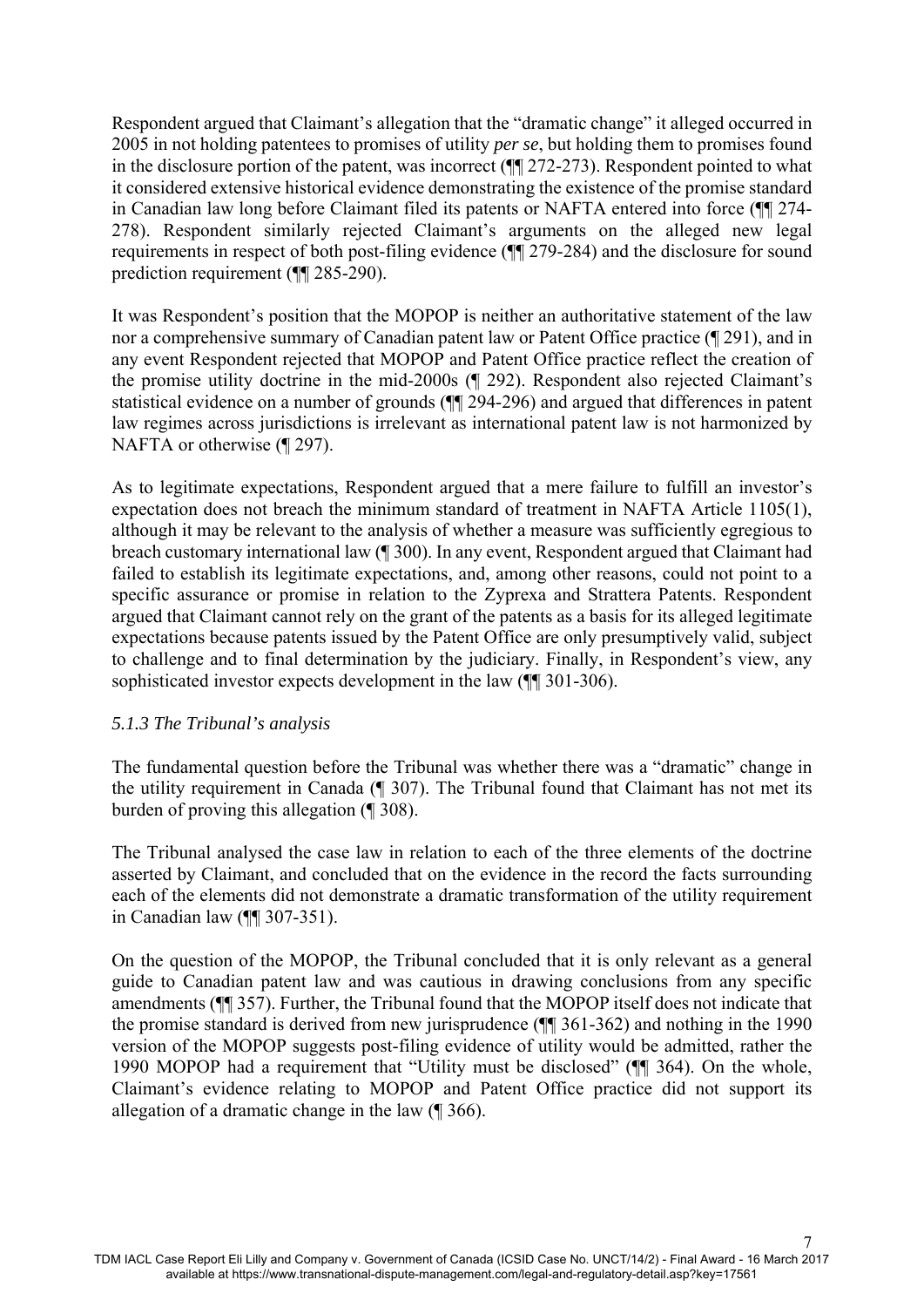The tribunal expressed doubts about Claimant's selection of 1 January 2005 as the dividing line between 'before' and 'after' the promise utility doctrine in its statistical evidence, which did not appear to correspond to any relevant dates in the record, and the choice of which was not adequately explained (¶ 368). The Tribunal observed that changing the date even slightly undermines the conclusions Claimant sought to draw from the evidence (¶ 369). Further, the small data set was a fundamental problem in terms of establishing a statistically significant difference in the rate of invalidations (¶ 371). In the context of an undisputed spike in utility challenges in the pharmaceutical sector, absent evidence of a corresponding rate of invalidations, the Tribunal found nothing striking about an increase in invalidations as more patents were challenged (¶ 372). The Tribunal concluded that the quantitative date provided insufficient evidentiary support for its allegation of a dramatic change in the law (¶ 376).

The Tribunal was also not persuaded that Claimant's comparative analysis of patent law in North America altered its other findings (¶ 379).

The Tribunal dismissed Claimant's argument about legitimate expectations because the argument was dependent on Claimant establishing a dramatic change in Canadian law on utility. The Tribunal also did not need to determine the legal question of whether a violation of an investor's legitimate expectations can constitute a breach of NAFTA Article 1105 (¶¶ 380- 381). The Tribunal concluded that each of the three elements of the alleged promise utility doctrine had a foundation in Canadian law when Claimant's patents were filed and while Claimant may not have been able to predict the precise trajectory of the law on utility, it should have, and could have, anticipated that the law would change over time as a function of judicial decision-making (¶ 384).

The Tribunal found that, on the record of the arbitration, Claimant had not demonstrated a fundamental or dramatic change in Canadian patent law, nor that its legitimate expectations were violated. Rather, the evidence before the Tribunal showed that Canada's utility requirement underwent incremental and evolutionary changes between the time the Zyprexa and Strattera Patents were granted and then invalidated (¶¶ 386-387).

### *6.* **The alleged arbitrary and discriminatory nature of the utility requirement under Canadian law**

#### *6.1.1 The Parties' positions - Claimant*

Claimant alleged that the promise utility doctrine is arbitrary because it (i) "is unpredictable and incoherent", and (ii) "serves no legitimate public purpose" (¶ 390). The Tribunal decided to address these allegations despite their rejection of Claimant's main argument in the arbitration because as a matter of hypothesis an arbitrary or discriminatory measure could violate NAFTA Articles 1105 and/or 1110 in the absence of a fundamental or dramatic change in the relevant area of law (¶ 389).

Claimant submitted each limb of the promise utility doctrine was arbitrary. Claimant alleged that the process of construing the promise of a patent is inherently arbitrary because it allows the courts to ignore the distinction between the claims and the disclosure (¶ 391). Claimant then alleged that the heightened evidentiary burden is arbitrary and unpredictable because it bars post-filing evidence that could validate earlier tests (¶ 392). Claimant finally alleged that the sound prediction disclosure obligation in practice functions in a way that is unpredictable and unfair (¶ 393). Claimant submitted that an incoherent rule of law such as the promise utility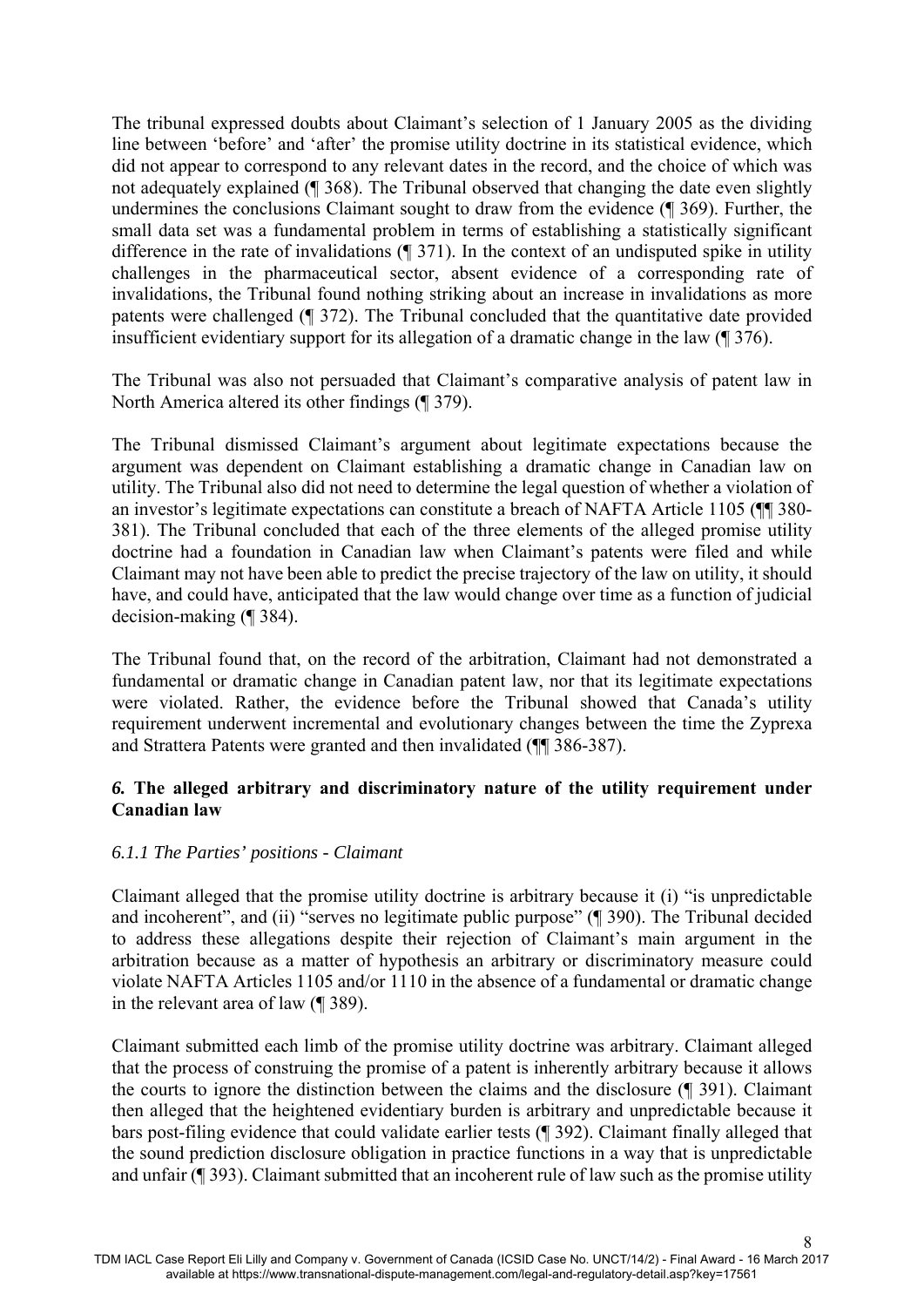doctrine cannot support a policy objective because it leads to inconsistent results and does not promote compliance (¶ 395).

Claimant argued that the promise utility doctrine is discriminatory in that it discriminates against pharmaceutical patents as a field of technology, which NAFTA expressly prohibits (¶ 397). Claimant also argued that despite being facially neutral, that as a matter of fact only patents held by foreign firms have been invalidated pursuant to the doctrine (¶ 401).

#### *6.1.2 The Parties' positions – Respondent*

Respondent denied that the doctrine is a unitary doctrine, and submitted it is rather several distinct rules of Canadian patent law. Respondent denied that any of the elements of the alleged doctrine are arbitrary ( $\P$  402-403). In relation to assertions about inconsistent outcomes, Respondent pointed to outcomes being highly fact-dependent in the circumstances of each case (¶ 404). In relation to the ban on post-filing evidence Respondent argued it is not arbitrary to require inventors to demonstrate or soundly predict utility at the time of filing a patent ( $\P$  406). Further, Respondent pointed out that all three elements of the alleged doctrine serve important policy objectives.

In relation to discrimination, Respondent attacked the methodological aspects of Claimant's statistical evidence, which it used to support this argument (¶¶ 409-414). Respondent also submitted that Canadian biopharmaceutical companies are subject to the same rules as foreign companies such as Claimant (¶ 415).

### *6.1.3 Tribunal's Analysis*

The Tribunal was satisfied that under any plausible standard, the challenged decisions of the Canadian courts are neither arbitrary nor discriminatory, nor could it be said that the judicial measures were expropriatory within the meaning of NAFTA Article 1110. The Tribunal held that (a) the interpretative process described by Claimant falls well within the scope of duties that courts are routinely asked to perform (¶ 420), (b) that Respondent had asserted a legitimate public policy purpose justification for the promise doctrine, (c) that Claimant had provided no persuasive evidence showing that the post-filing evidence rule is unpredictable and (d) that Respondent had advanced a legitimate justification for the disclosure rule in the sound prediction doctrine (¶¶ 420-428). The Tribunal found that on the evidence before it, none of the three elements of the doctrine is arbitrary (¶ 430). The Tribunal concluded that the patent grants to Claimant were made in a legal system that historically has, and necessarily, evolves, and this evolution resulted in later decisions, rationally and not unforeseeably, that concluded the initial patent grants were invalid, just as the Canadian statutory patent regime envisions (¶ 418).

On the discrimination argument, the Tribunal found that even if it were to fully embrace Claimant's statistical evidence, the Tribunal could not reach the conclusion, based on the evidence on the record, that the doctrine has differentially disadvantageous effects on the pharmaceutical sector (¶ 432). It also appeared to the Tribunal that Claimant had not made much effort to fully develop its theory of *de facto* nationality-based discrimination, and as such the Tribunal was unwilling to infer discrimination from such a bare record (¶ 441). Claimant ultimately failed to establish the factual premise on which its allegations of arbitrariness and discrimination were based (¶ 442).